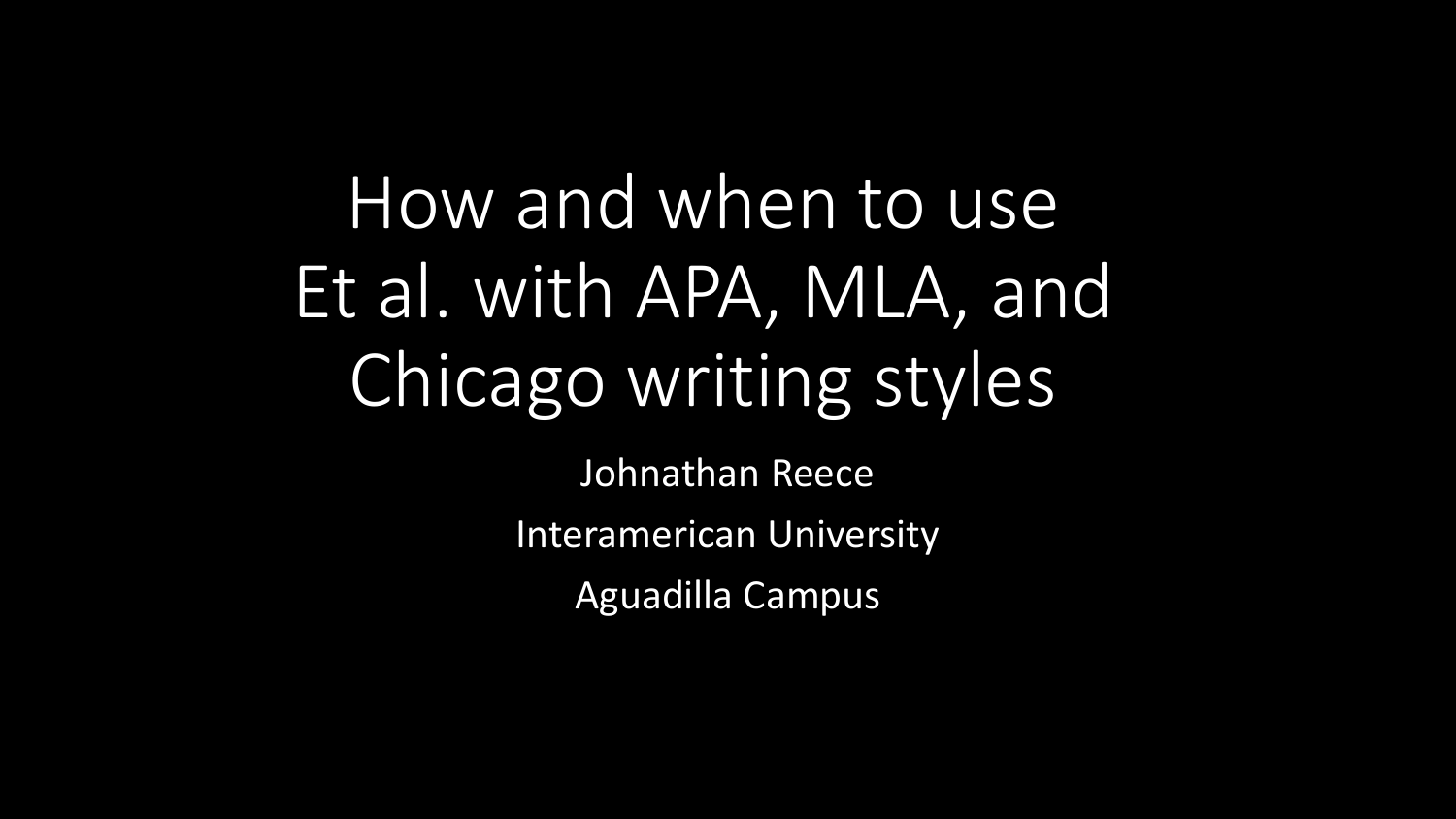#### What is Et al.?

• We see it all the time when researching for graduate work

•Used by students (sometimes incorrectly) when turning in assignments

•Do we really know what it is and how to use it properly?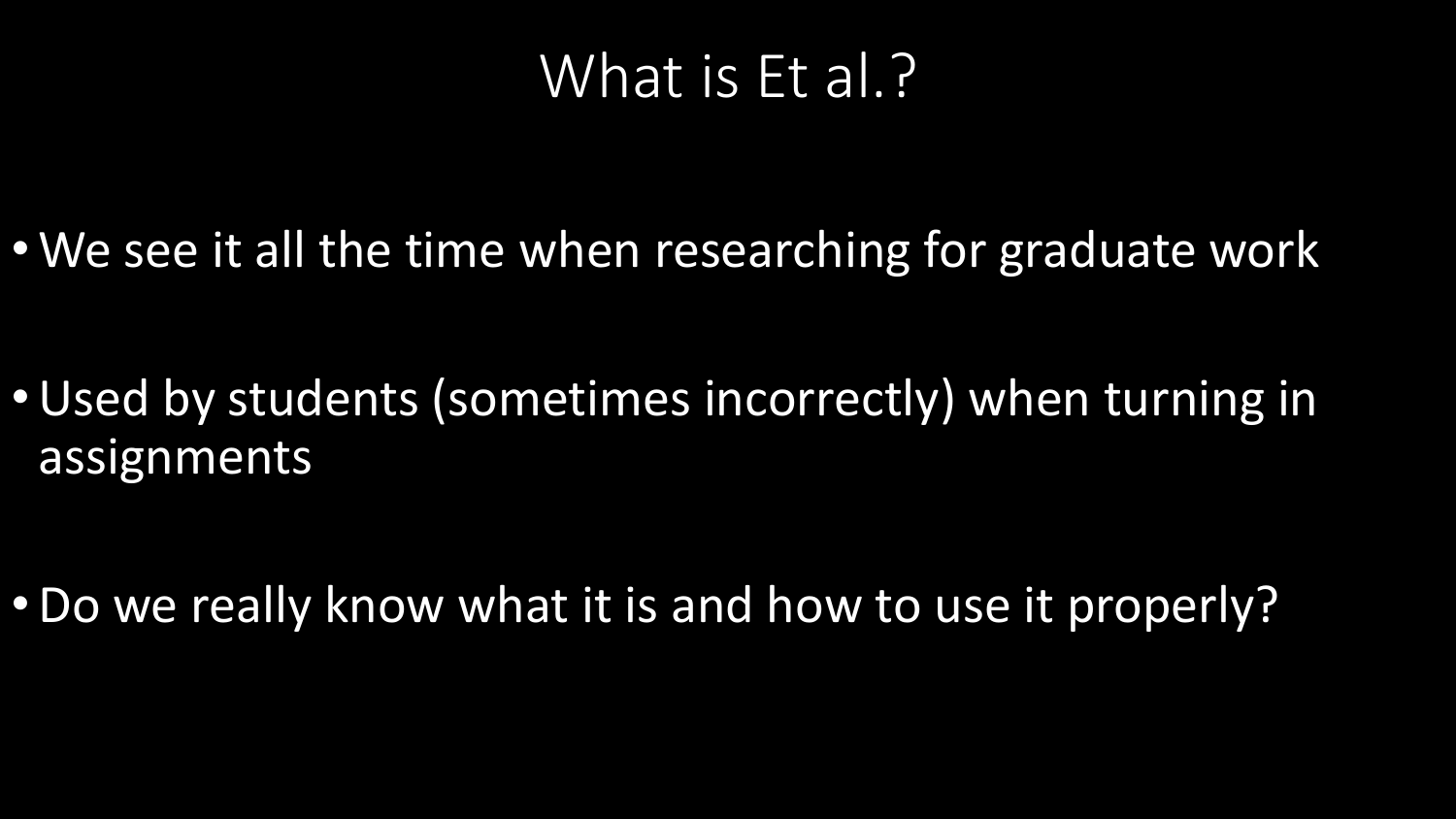#### What is Et al. ?

• Et al. is short for the Latin term; "et alia" which means "and others".

• It is used when citing in academia (MLA, APA, and Chicago is what will be discussed here) when the author is referring to a cited source that contains multiple authors.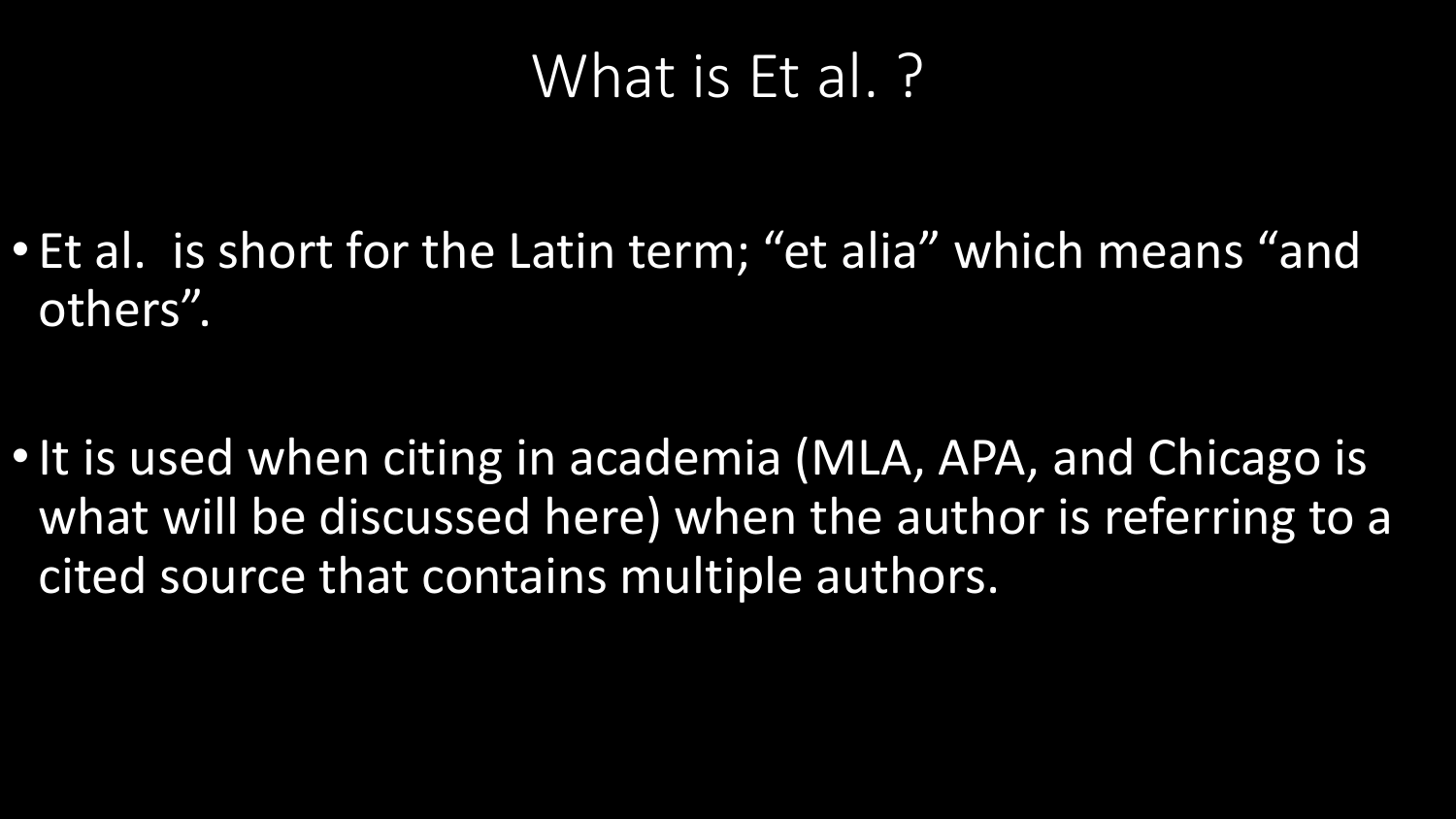#### Different citation rules for using Et al.

- The three most commonly used writing styles at the university Interamerican and UPR) is APA, MLA, and Chicago (in that same order).
- Each style has a different way of using Et al.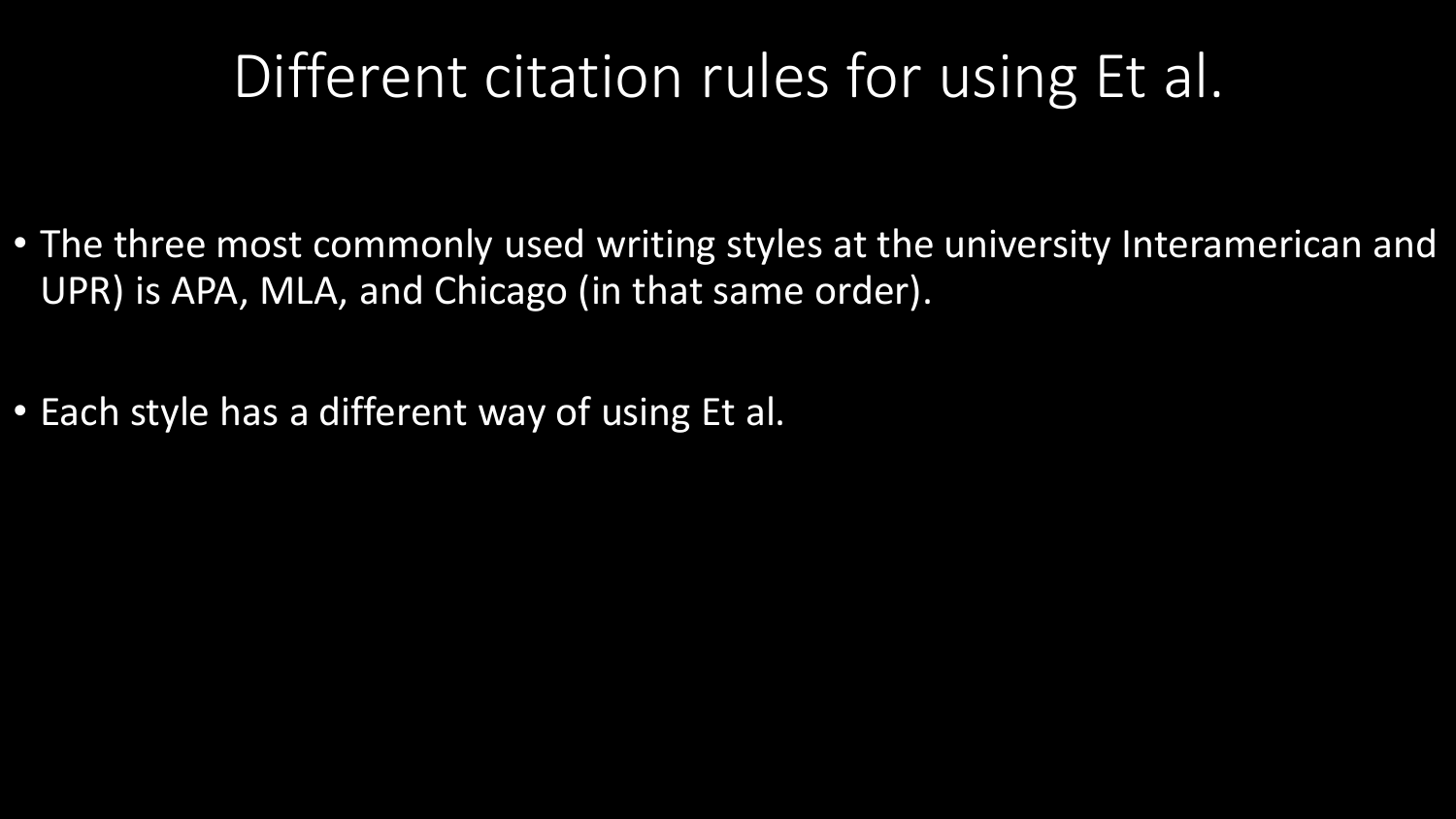# How to use Et al. with APA- 7<sup>th</sup> edition

- APA- when a source has 2 authors then you list both. When there are three or more authors, cite the first author followed by "et al."
	- Examples for in text citations
		- 2 authors Reece & Arvelo, 2021
		- 3 or more authors- Arvelo et al., 2014

(link to article) <https://openjournals.libs.uga.edu/jheoe/issue/view/96>

- Do not use et al. in the references section. You should list up to 20 authors. If it contains more than 20 authors list the first 19 and then an ellipsis (three dots (…)) and then the last author.
	- Example: Reece, J., Perez, A., Arvelo, A., Seda, H., Santiago, E., Soto, E., Rutherford, E., Carrero, M., James, P., Burns, J., Rivera, M., Crespo, M., Rivera, K., Moore, M., Vonstephen, J., Cardona, M., Lopez, T., Acevedo, A., … Montgomery, N.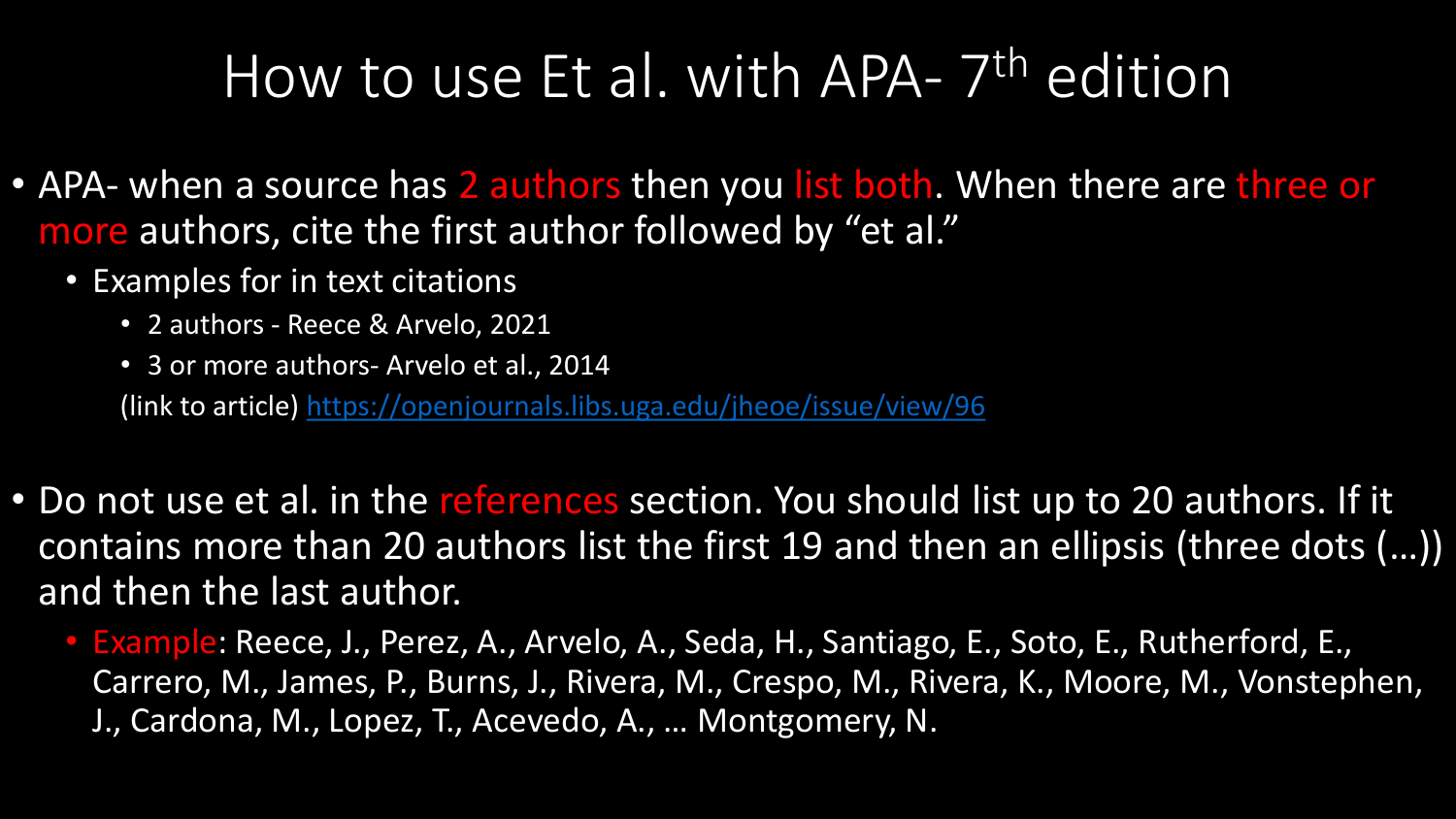### How to use Et al. with MLA

- Always use et al. for sources with three or more authors. Unlike APA this applies to BOTH in text citations and the works cited list (references list of APA).
	- Examples for in-text citations
		- 1 or 2 authors- Reece and Arvelo
		- 3 or more authors- Reece et al.
	- Examples for works cited
		- 2 authors- Reece, Johnathan, and Zaira Arvelo
		- 3 or more authors- Reece, Johnathan, et al. …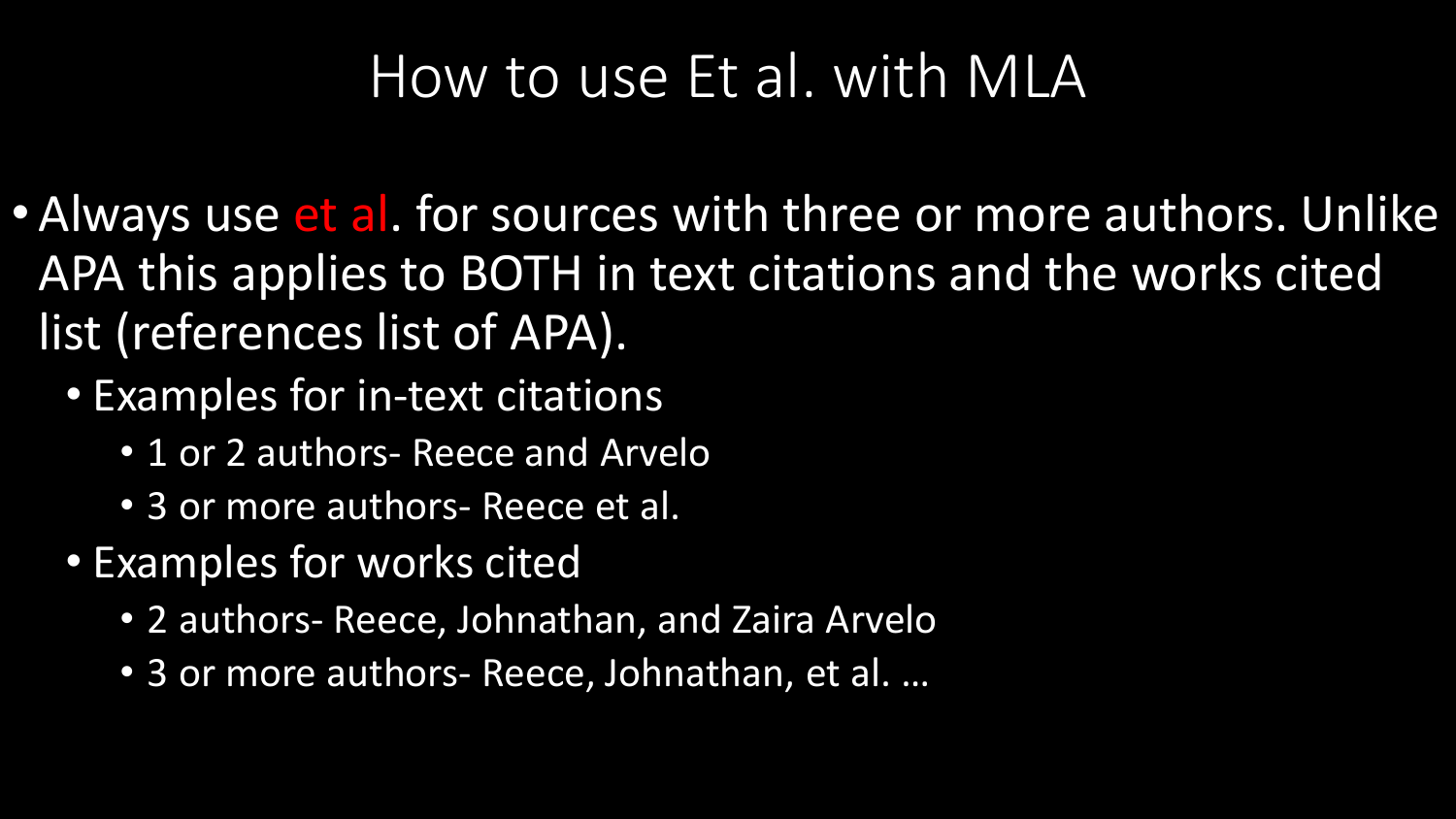## How to use Et al. with Chicago

- For sources with one, two, or three authors, list all author names in your in-text citations (whether footnotes or author-date). For sources with four or more authors, use the first name followed by "et al."
	- examples for footnotes:
		- One to three authors- Johnathan Reece and Zaira Arvelo,…
		- More than three authors- Melinda Carrero et al., …
	- Examples for author and date
		- Reece and Arvelo 2021
		- Carrero et al. …
- In the references, if a source has more than 10 authors, list the first seven followed by "et al.":
	- Reece, Johnathan, Ana Perez, Heidy Seda, Carlos Santiago, Edwin Soto, Zaira Arvelo, Iris Morales, et at. …